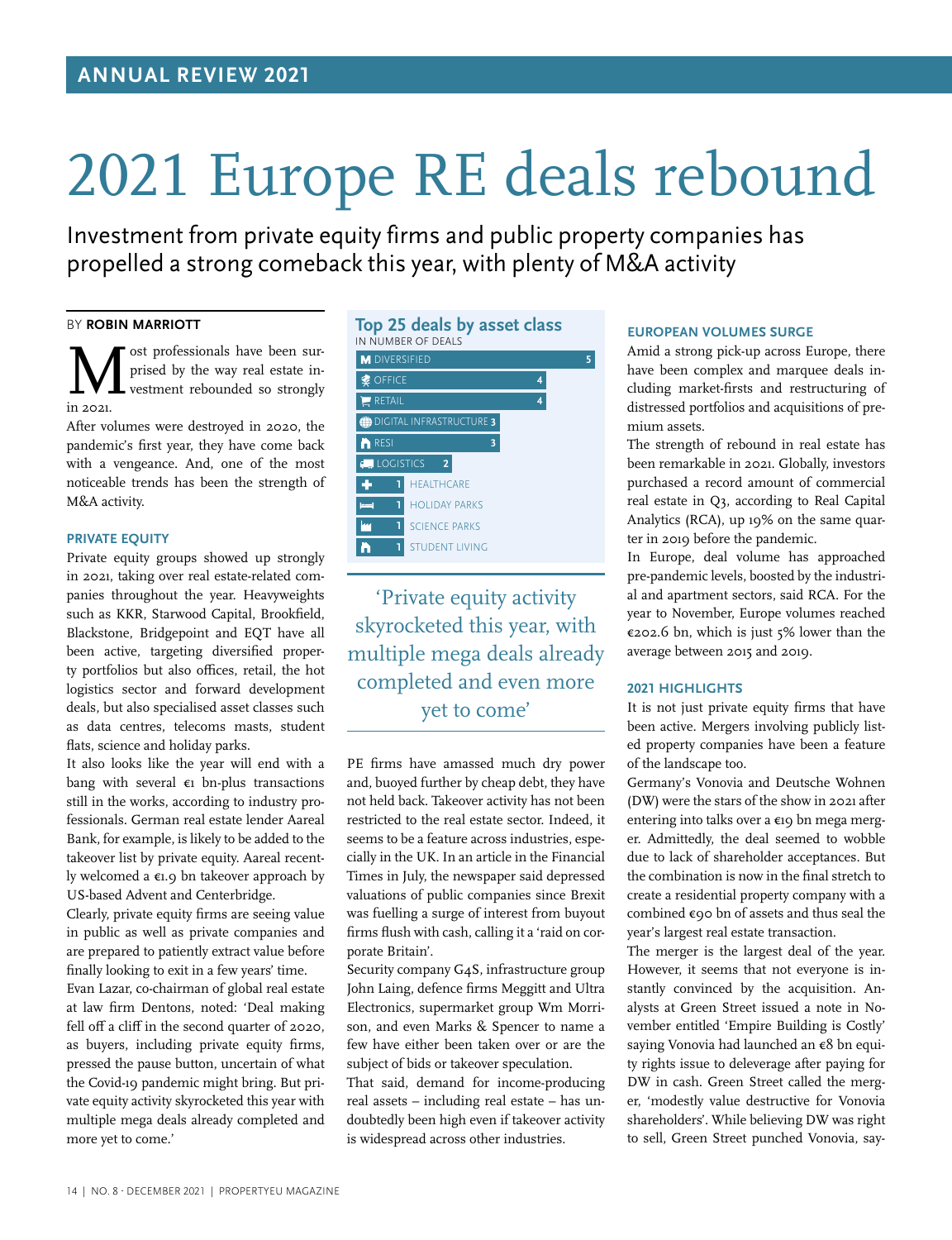# Top 25 deals Europe 2021

| <b>TYPE</b> | <b>COUNTRY</b>                  | <b>ASSET NAME/TRANSACTION TYPE</b>                                                                                                | VALUE (€ MLN) | <b>BUYER</b>                                                    | <b>SELLER</b>                                                                          |
|-------------|---------------------------------|-----------------------------------------------------------------------------------------------------------------------------------|---------------|-----------------------------------------------------------------|----------------------------------------------------------------------------------------|
| n           |                                 | M&A (Merger)                                                                                                                      | 19,000        | Vonovia                                                         | Deutsche Wohnen                                                                        |
| ⊕           | ं <sup>©</sup> Latin<br>America | M&A (Take-private)                                                                                                                | 13,300        | KKR/Global<br>Infrastructure Partners                           | CyrusOne Inc                                                                           |
| E           | XK                              | M&A (Take-private)                                                                                                                | 11,600        | Clayton, Dubilier & Rice<br>(CD&R)                              | Wm Morrison Supermarkets                                                               |
| n           | and Nordics                     | Portfolio of 28,766 apartments                                                                                                    | 9,100         | Heimstaden                                                      | Akelius                                                                                |
| ם           | $\blacksquare$ CEE              | M&A (Take-private)                                                                                                                | 4,630         | Starwood Capital                                                | CA Immo                                                                                |
|             | XK                              | M&A (Takeover) of leisure company<br>including 56 sites                                                                           | 3,570         | <b>Blackstone Capital</b><br>Partners/Blackstone<br>Real Estate | Bourne Leisure                                                                         |
| ⊕           | South and<br>Central America    | Data centre investment as part of a JV to<br>develop and operate data centres across<br><b>EMEA</b> and South and Central America |               | 3,470 GIC/Equinix                                               | n/a                                                                                    |
| ≸           |                                 | M&A (Take-private)                                                                                                                | 3,500         | Brookfield                                                      | Alstria                                                                                |
| ≸           | ╋                               | M&A (Takeover)                                                                                                                    | 2,600         | Castellum                                                       | Kungsleden Aktiebolag                                                                  |
| n           |                                 | 14,740 Berlin units                                                                                                               | 2,460         | Berlinovo, Degewo and<br>Howoge                                 | Vonovia/Deutsche Wohnen                                                                |
| M           | Ш                               | M&A (Takeover)                                                                                                                    | 1,900         | Altarea                                                         | Primonial Group                                                                        |
|             | NK<br>21                        | Alaska sale-leaseback portfolio                                                                                                   | 1,900         | Blackstone                                                      | Asda                                                                                   |
|             | █▊<br>石                         | M&A (Merger)                                                                                                                      | 1,660         | EQT                                                             | <b>Exeter Property Group</b>                                                           |
| ⊕           |                                 | ATC Europe BV                                                                                                                     | 1,600         | Caisse de Dépôt et<br>Placement du Quebec                       | American Tower Corporation<br><b>REIT</b>                                              |
| Ε           | <b>CEE</b>                      | Merger (Takeover)                                                                                                                 | 1,450         | Gazit Globe                                                     | Atrium European Real Estate                                                            |
| ם           |                                 | Forward purchase T1 Tower in Frankfurt                                                                                            | 1,400         | Allianz Real Estate                                             | Gross & Partners                                                                       |
| М           | XK                              | M&A (Take-private)                                                                                                                | 1,400         | Blackstone                                                      | St Modwen                                                                              |
| n           | XK                              | M&A (Take-private)                                                                                                                | 1,130         | Scape, Iqsa/APG Asset<br>Management and<br>Blackstone           | <b>GCP Student Living</b>                                                              |
|             |                                 | Milan properties                                                                                                                  | 1,100         | Blackstone                                                      | Reale Compagnia Italiana                                                               |
|             |                                 | High Tech Campus Eindhoven                                                                                                        |               | 1,100 Oaktree/GIC                                               | Ramphastos Investments                                                                 |
|             |                                 | 34 grocery-anchored assets in Western<br>Europe                                                                                   |               | $1,000$ x+bricks                                                | <b>SCP Group</b>                                                                       |
| м           |                                 | 69 assets (Take-private)                                                                                                          | 1,000         | Tristan Capital                                                 | Summit Real Estate Holdings/<br>77% of the listed GxP German<br>Properties AG platform |
|             | XK                              | Behavioural health facilities                                                                                                     | 953           | Medical Properties Trust                                        | The Priory Group owned by<br>Acadia Healthcare Inc                                     |
|             |                                 | 31 assets in 6 countries                                                                                                          | 882           | Dream Industrial REIT                                           | Clarion Partners Europe                                                                |
| м           | ш                               | Mixed assets                                                                                                                      |               | 842 Apollo                                                      | Enpam                                                                                  |

& Office Retail **I'l** Industrial **Conserts A** Residential Digital Infrastructure Hospitality + Healthcare M Mixed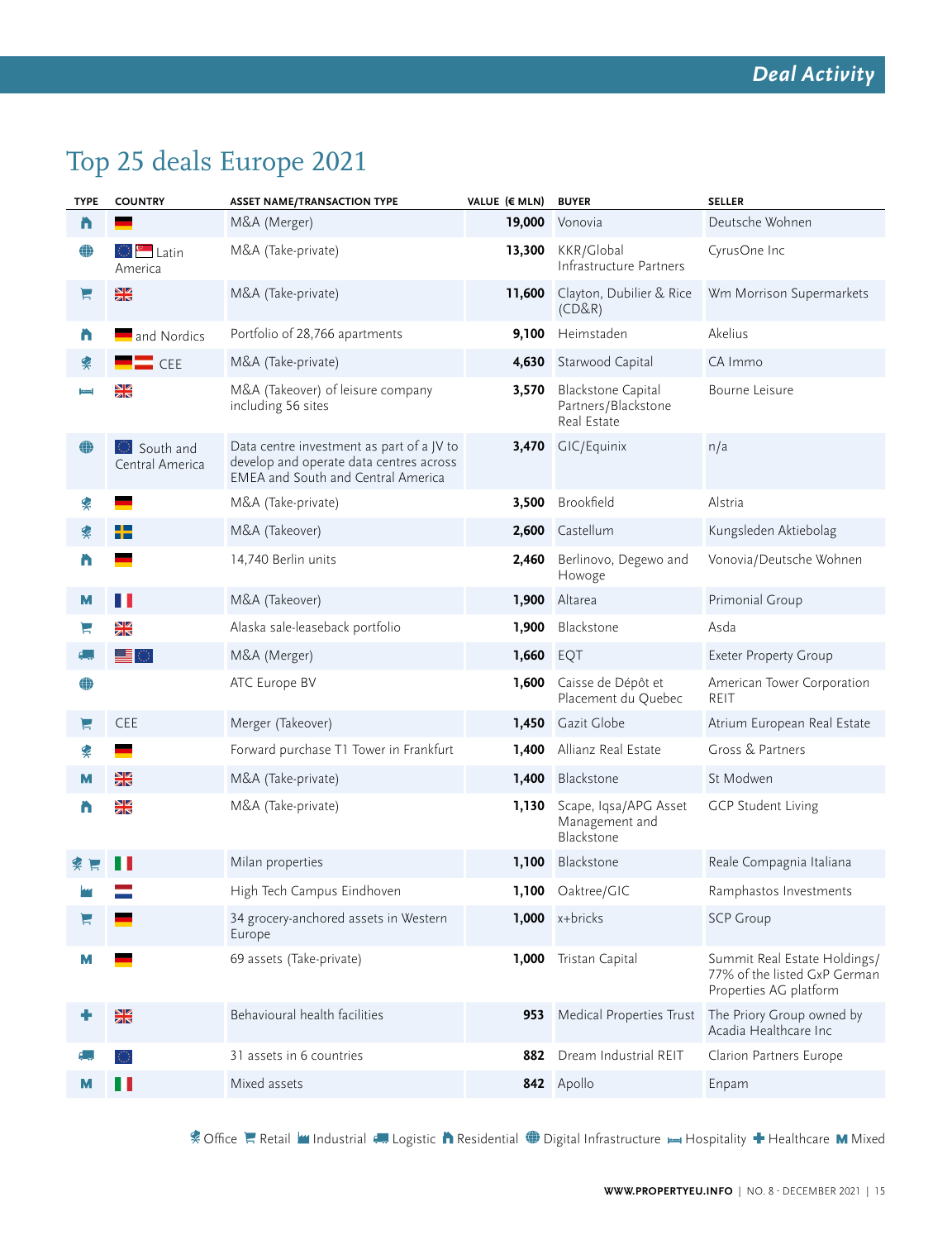

# 2022 **ULI EUROPE CONFERENCE**

# 7-9 FEBRUARY, 2022 | BRUSSELS, BELGIUM

Connect with hundreds of senior real estate and land use professionals. Stay at the forefront of the latest industry trends. Hear from internationally acclaimed speakers from the worlds of politics, economics, real estate and more.

**FURTHER INFORMATION** europeconference.uli.org